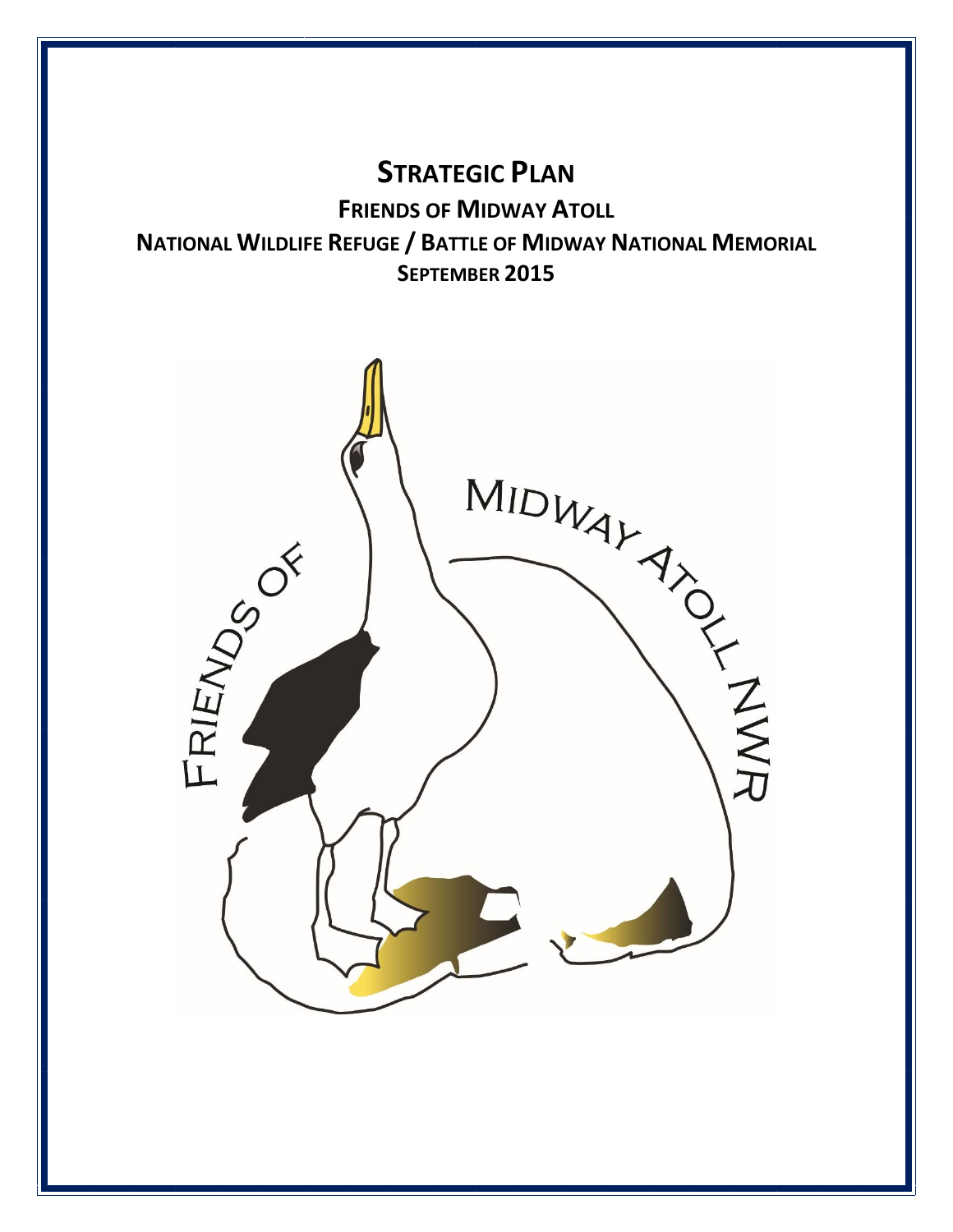# **STRATEGIC PLAN OF THE FRIENDS OF MIDWAY ATOLL NATIONAL WILDLIFE REFUGE / BATTLE OF MIDWAY NATIONAL MEMORIAL**

# **INTRODUCTION & BACKGROUND**

This Strategic Plan describes how Friends of Midway Atoll National Wildlife Refuge / Battle of Midway National Memorial (FOMA) will achieve priority goals and objectives consistent with its vision and mission over the next three to five years. The plan will be reviewed at least every two years to ensure that FOMA's actions are aligned with its strategic goals.

# **THE REFUGE**

The Midway Atoll National Wildlife Refuge (MANWR) is unique in the Refuge system. It is an unincorporated U.S. territory and the only island in the Hawaiian archipelago that is not part of the State of Hawai'i. A total of 1,472 terrestrial acres are protected by the Refuge, but the full extent including marine areas is 580,740 acres. Midway hosts the world's largest albatross colony and is a breeding site for 19 seabird species, totaling nearly 3 million birds. Its reefs teem with more than 250 species of fish. The area supports 29 species of coral and more than 100 species of algae. Midway is rich in human history as a former Naval Air Station and subsequently as a Naval Air Facility, during both peace and wartime eras, and was the site of the pivotal WWII Battle of Midway. At one time, more than 5,000 people called Midway home.

Midway is the only Refuge responsible for managing an airport. In close cooperation with the Federal Aviation Administration and contractor Chugach Industries, the Refuge provides an emergency landing site for airplanes. The Refuge overseas a five-year contract to manage much of the on-island infrastructure. On average, 40 people reside on Midway at any one time; only five of those are Refuge staff. The Refuge currently has five volunteers in addition to staff.

# **REFUGE HISTORY**

In 1988, the U.S. Navy invited USFWS to establish a National Wildlife Refuge (NWR) on Midway to protect its wildlife. The Navy and USFWS reached agreement on designation of the Overlay Refuge while he Navy retained primary jurisdiction until 1996, when an Executive Order transferred full jurisdiction to the U.S. Fish & Wildlife Service. In 2000, the Secretary of the Department of Interior designated the Atoll as the Battle of Midway National Memorial in recognition of the courage and sacrifice of those who fought at Midway. In 2006, the Papahānaumokuākea National Monument was established. The Monument is co-managed by three trustee agencies – the State of Hawai'i, National Oceanic & Atmospheric Administration, and the U.S Fish & Wildlife Service. In 2010, the Monument was inscribed as a United Nations Educational, Scientific and Cultural Organization (UNESCO) World Heritage Site.

# **CURRENT REFUGE CHALLENGES**

Human activity on and off the Refuge has created a suite of enormous challenges for the USFWS including visitation, building management, managing native biota on the Refuge. USFWS management involves multiple national and international designations and requires collaboration among diverse agencies and organizations (e.g., U.S. Navy, U.S. Coast Guard,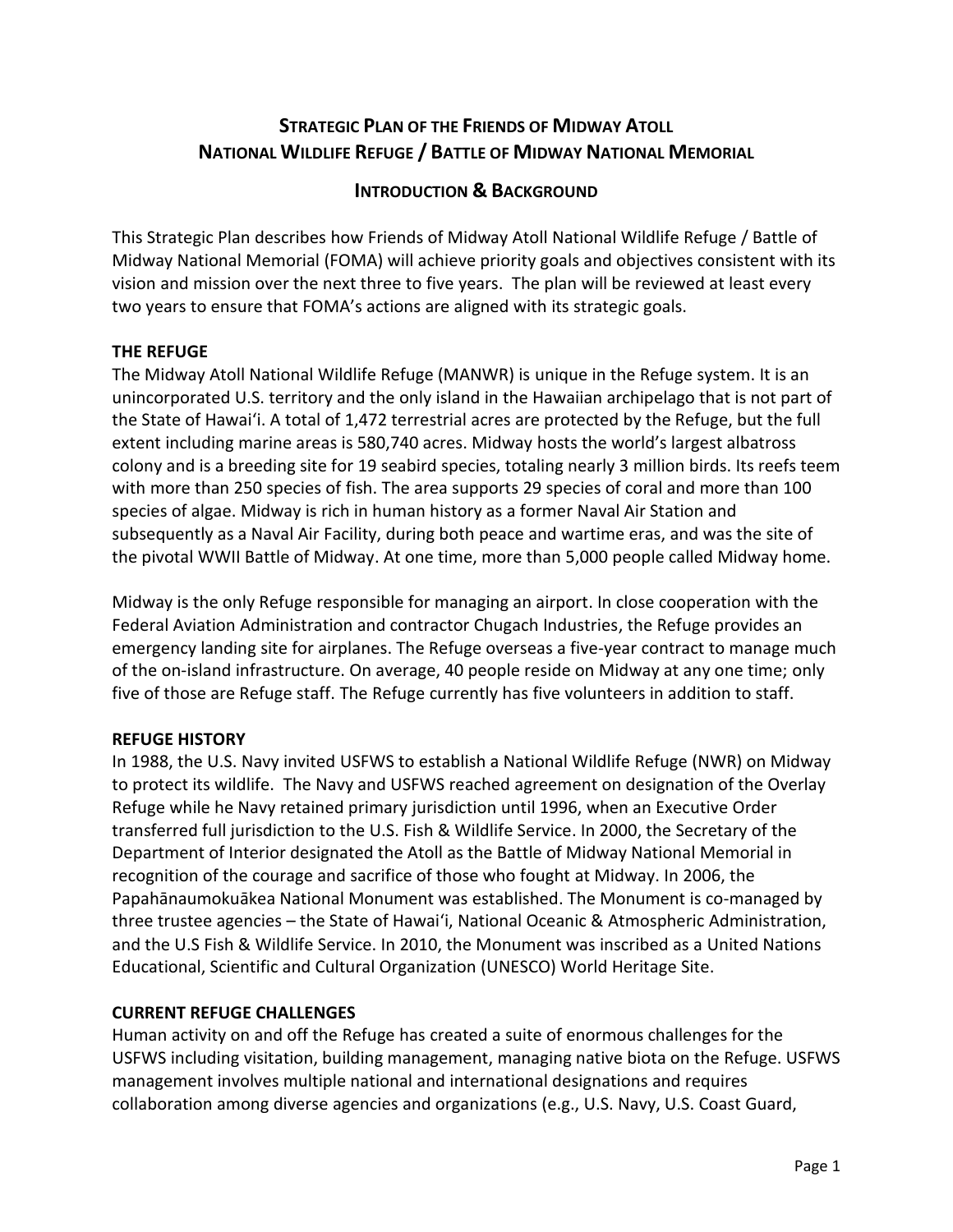National Oceanic and Atmospheric Administration, State of Hawaii, International Midway Memorial Foundation and others).

Visitation: Midway is extremely remote making visitation (access by the public or permitted activities) expensive. From 2000-2008, the Refuge was under contract with Midway Phoenix Corporation (MPC) to provide a Visitor Services operation. The Clipper House dining establishment and Captain Brooks buildings were built by MPC. A few cruise ships stopped at Midway but that was deemed too disruptive to the Atoll. From 2008-2012, visitors and other permitted activities occurred under direct USFWS management. Battle of Midway anniversaries have typically brought increased numbers of visitors to the Refuge. In 2012, due to severe budget reductions, the USFWS closed the Refuge to visitation and most other permitted activities. The Refuge receives requests daily for access to Midway by different interest groups, including former residents, tour groups, researchers, and media.

Buildings: The Atoll has 249 buildings, most in serious decay. Some buildings, such as the Seaplane Hangar are historically significant. Most buildings have costly environmental issues such as lead paint or asbestos tiling. The Refuge faces pressure from some former Midway residents, who believe that some of the buildings should be restored; cost estimates for restoration exceed \$200 million for individual buildings.

Wildlife and Habitat Management: Midway faces wildlife management challenges similar to other refuges, such as protecting endangered species (monk seals, sea turtles) from human traffic and responding to botulism outbreaks. However, responding to Laysan duck botulism incidents can be extremely demanding on staff and volunteer time. Other challenges such as lead abatement from old buildings are more complex and there are no easy answers. A significant issue for the Refuge is marine debris, which albatross mistake for food and feed to their chicks. Each year, the island is littered with chick and adult carcasses, bellies full of plastic. As public awareness about the issue has grown, many feel compelled to help in some way. Over the years of human occupation, many different plant species have been introduced to the Atoll. The Refuge has made major strides in removing *Verbesina encelioides* from Sand and Eastern Island but vegetation management for wildlife benefit is an ongoing challenge.

# **FOMA FORMATION, ACTIVITIES & ACCOMPLISHMENTS**

In June 1999, a group of volunteers visiting the Atoll recognized the need and potential to help the Refuge. Later that year the Friends of Midway Atoll NWR was formed. Founding Board members included: Molly Krival, Darlene Moegerle, Ellen Mashburn, and Ray Sweeney. As of April 2015, the Board consists of 11 members with a diverse set of experiences and expertise.

Some of the Refuge's challenges (such as building management) are beyond the scope of potential FOMA actions. The value of a Strategic Plan is to understand where and how FOMA can best support the Refuge. To date, FOMA has concentrated its support in providing funding for Refuge-specific projects focused on wildlife management and outreach. Most revenue comes from sales at the on-island store, membership dues, and donations. FOMA has occasionally written grants for specific purposes.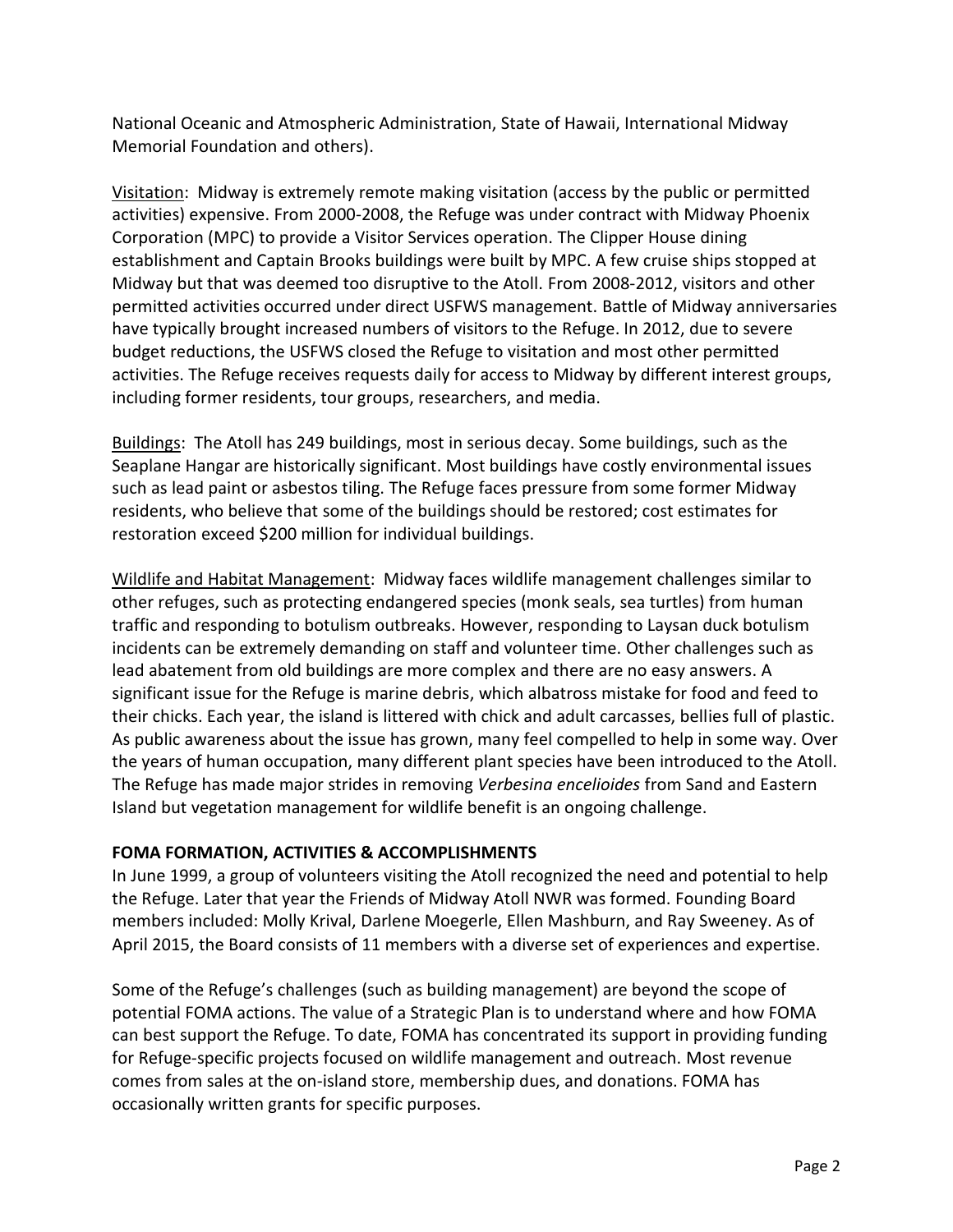#### **Key Accomplishments**:

Laysan Ducks: Once found throughout the entire Hawaiian archipelago, human activities reduced the worldwide population to only 11 birds, all on Laysan Island. USFWS started a translocation program to help recover this endangered species. In 2004 and 2005, a total of 42 birds were brought to Midway. FOMA helped purchase 30 radio transmitters to help USFWS monitor the ducks and record the growth and sustainability of the flock. FOMA also purchased water "guzzlers" to provide a clean source of water to help reduce the impacts of botulism.

Verbesina Eradication: Invasive plants destroy habitat on Midway. *Verbesina encelioides* (golden crownbeard) had taken over many nesting areas formerly used by albatrosses. FOMA obtained funding from the National Fish and Wildlife Foundation to help with *Verbesina* eradication. These early efforts helped the Refuge secure additional funds to clear many acres of this noxious weed. USFWS staff are documenting the return of the albatross to areas previously dominated by *Verbesina*.

Annual Albatross Count: FOMA supports scientific research to help better manage the atoll's extraordinary wildlife. Each year on Midway, all albatrosses are counted. FOMA has helped cover the cost of expenses for a crew of 10-12 dedicated volunteer counters.

Bicycles: The easiest and one of the greenest ways to get around the atoll is by bicycle. FOMA purchased 10 bikes and baskets for use by volunteers and staff of the Refuge.

Outreach & Education: Midway's remoteness makes sharing information about its incredible history and wildlife challenging. The *Gooney Gazette II* newsletter and FOMA website help keep members up to date. FOMA helped fund renovation of the Visitors' Center on the atoll and also purchased frames to display the murals removed from the Midway Theater and that are now housed at the Pacific Aviation Museum in Honolulu.

Marine Debris: FOMA created an educational online game called *Race to Midway* which was designed to educate students about marine debris issues.

Gift Shop: FOMA operates an on-atoll gift shop, which is located in the "Midway Mall." The gift shop offers the occasional visitor, on-island contractors and staff a way to take a little bit of Midway home with them when they leave. Funds from the store support FOMA actions.

**PROCESS:** In December 2012, seven of nine FOMA Directors met in Honolulu to develop a Strategic Plan. The "Honolulu Draft" benefited from input and facilitation by USFWS Refuge staff but was never formally adopted. In March-April 2015, seven of eleven Directors convened on Midway to review previous planning efforts and prepare a draft Strategic Plan for consideration by the full Board. The 2015 process used the Honolulu Draft as the starting premise for its work. Board members reviewed the principles of SMART planning (Specific, Measurable, Achievable, Results-oriented, and Timebound) as well as other key discussion points from the Honolulu Draft. Work on the Strategic Plan benefited from discussions with and involvement by USFWS staff on Midway. The entire Board reviewed and discussed the Midway Draft at subsequent Board meetings and adopted it in September 2015.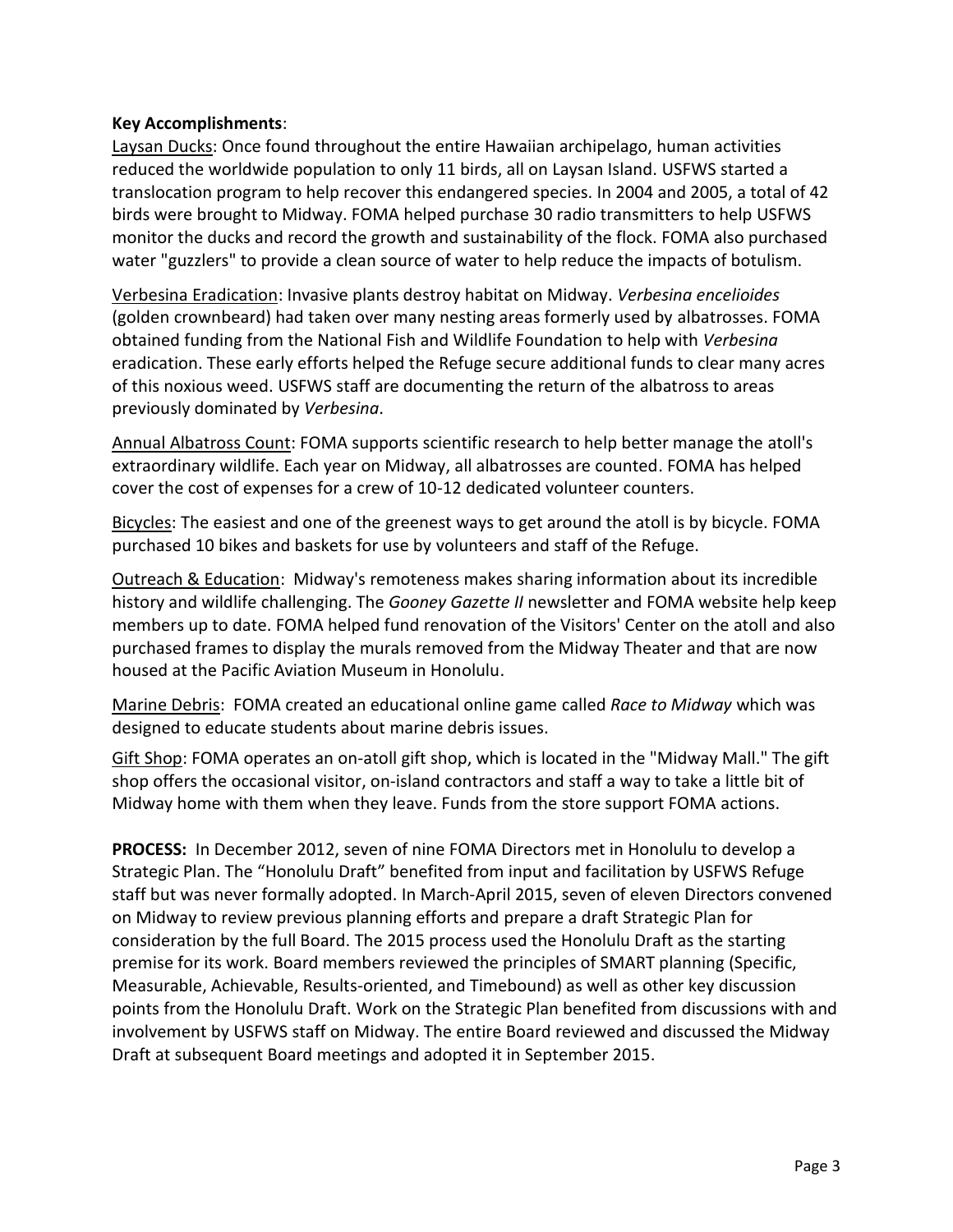# **STRATEGIC PLAN OF THE FRIENDS OF MIDWAY ATOLL NATIONAL WILDLIFE REFUGE**

# **VISION, MISSION & VALUES**

#### **VISION**

Friends of Midway Atoll National Wildlife Refuge will play a pivotal role in the conservation and restoration of Midway's natural and historic resources through financial and volunteer support, dynamic outreach and education, effective advocacy in the support of Refuge programs, assistance in the development of an inspirational visitor program and productive collaboration with diverse partners.

#### **MISSION**

Founded in 1999, the Friends of Midway Atoll National Wildlife Refuge is a 501(c)(3) nonprofit organization whose mission is:

To support Midway Atoll National Wildlife Refuge / Battle of Midway National Memorial in its efforts to preserve, protect and restore the biological diversity and historic resources of Midway Atoll, while providing opportunity for wildlife-dependent recreation, education, cultural experiences, and scientific research.

#### **VALUES**

- $\geq$  Focus on highest priority actions
- $\geq$  Be a voice for our members
- $\triangleright$  Share science-based information
- $\triangleright$  Operate with integrity
- $\geq$  Be accountable with our actions and resources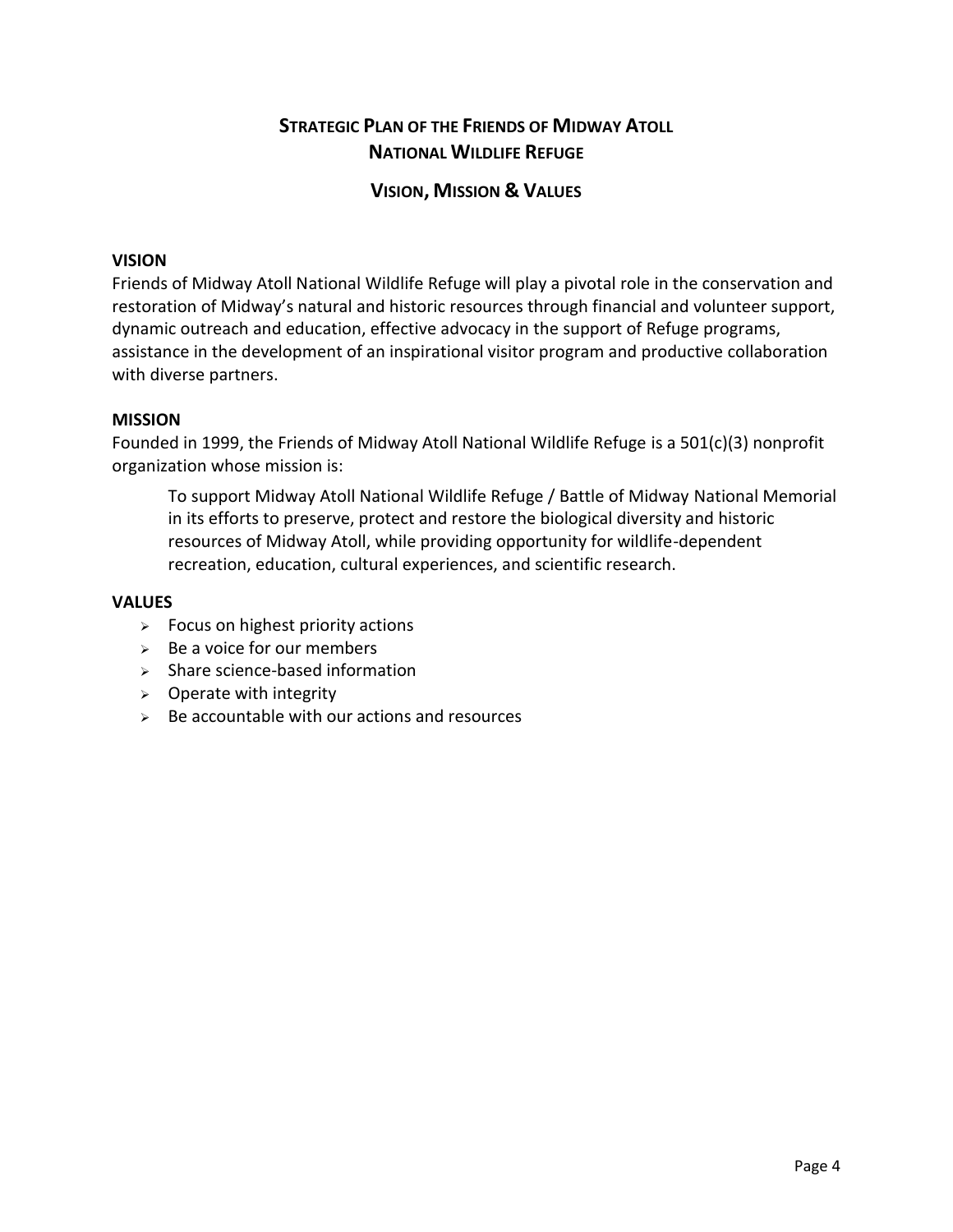# **STRATEGIC PLAN OF THE FRIENDS OF MIDWAY ATOLL NATIONAL WILDLIFE REFUGE**

# **GOALS, ACTIONS & STRATEGIES**

# **GOAL 1: Support activities of the Midway Atoll National Wildlife Refuge / Battle of Midway National Memorial consistent with FOMA mission via financial contributions and advocacy.**

**Objective 1-1: Increase capacity** at the Refuge by supporting volunteer programs. *Action 1-1(a)*: Provide stipend support for volunteer(s).

**Objective 1-2:** Provide **direct financial support** via revenues raised from the Midway store, grants, membership dues, donations, and other appropriate funding mechanisms.

- *Action 1-2(a)*: In cooperation with MANWR Manager, develop annual FOMA budget priorities. Respond to additional opportunities as appropriate. Identify priorities that require outside funding. Research potential grant sources. Write and submit grants or contract with grant writer if appropriate.
- *Action 1-2(b)*: Establish and document best practices for retail store management.
- *Action 1-2(c)*: Conduct annual (or as needed) review of on-atoll and online store operations.
- *Action 1-2(d)*: Create online store.
- *Action 1-2(e):* Develop marketing approaches for Loebel-Fried print, photography, and other art work.
- *Action 1-2(f)*: Explore creation of donor development program.

# **Objective 1-3: Honor the history** of Midway

- *Action 1-3(a)*: Include information about different periods of Midway history on website.
- *Action 1-3(b):* Obtain list and maps of historic structures; include on website.
- *Action 1-3(c)*: Work with former residents to document & honor military era on Midway via website.
- *Action 1-3(d)*: Participate in and support commemorative events as feasible and requested by MANWR.
- *Action 1-3(e)*: Provide support for interpretive historical exhibits.
- **Objective 1-4: Advocate** for MANWR needs at local, regional and national levels
- *Action 1-4(a)*: Identify critical Refuge issues and develop appropriate strategies, including alliances with other interested parties.
- *Action 1-4(b)*: Collaborate with National Wildlife Refuge Association, IMMF and other related military organizations, Paphānaumokuākea Marine National Monument, and Friends of Hawaiian Islands NWR to advocate for Midway NWR in areas of mutual interest.
- *Action 1-4(c)*: Identify & educate key decision makers on important Midway issues.
- *Strategy i:* Oregon-based Board members meet w/ regional USFWS staff *ad hoc*
- *Strategy ii:* Hawai'i-based Board members meet with Congressional staff *ad hoc*

*Strategy iii:* Meet with Congressional leaders in D.C. as feasible.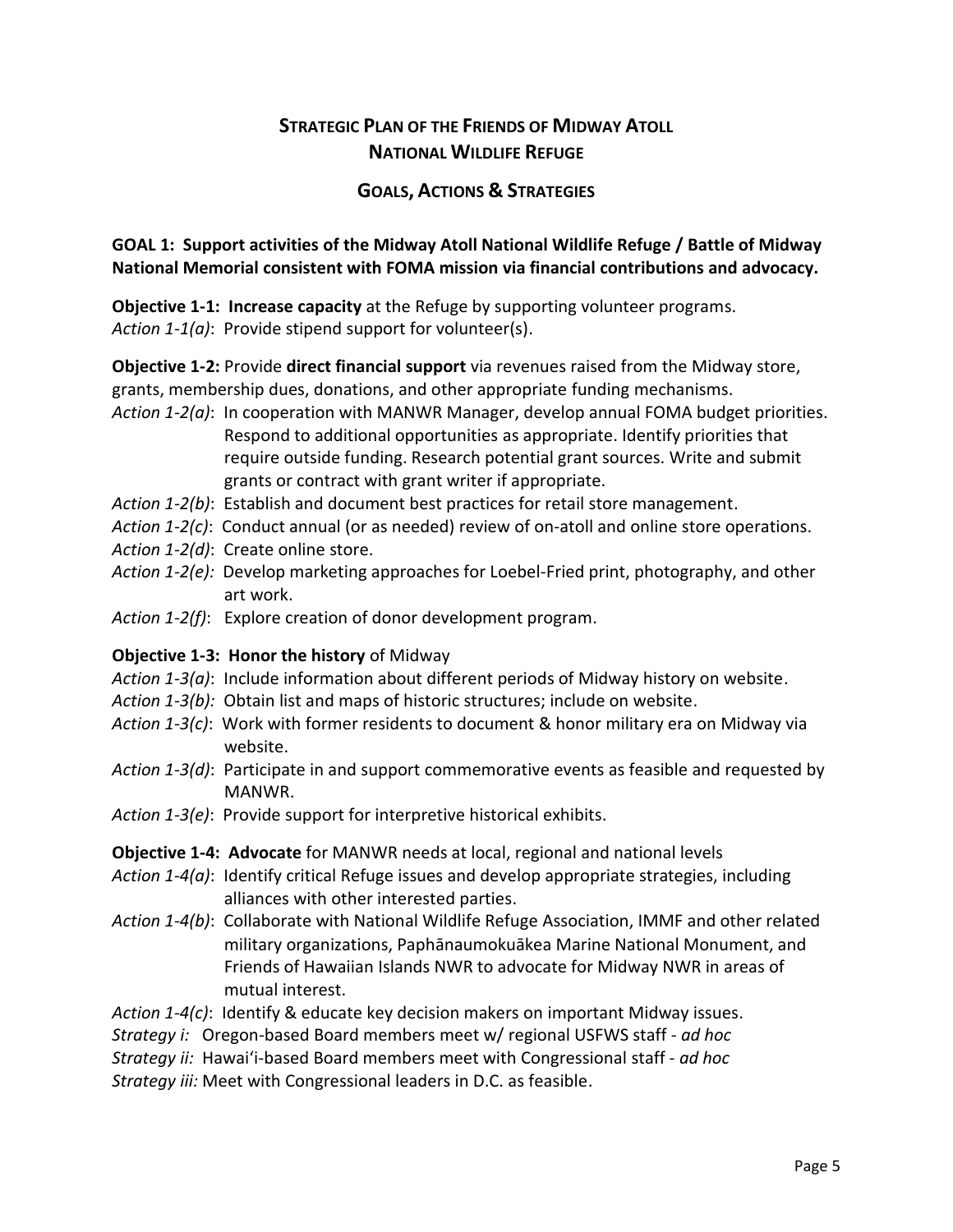## **GOAL 2: Expand FOMA Membership to increase involvement, generate revenue to support our mission and be a voice for the Refuge.**

### **Objective 2-1**: **Retain** all **current** (FY 2014-2015) **members**.

- *Action 2-1(a)*: Update & maintain an accurate and current membership list.
- *Action 2-1(b)*: Send timely reminder(s) for annual renewals.
- *Action 2-1(c)*: Send anniversary letters.
- *Action 2-1(d)*: Provide initial and ongoing communications to current members:
- *Strategy i:* Send newsletter (2x/yr)*.*
- *Strategy ii*: Send President's communication (1x/yr).
- *Action 2-1(e)*: Develop and send out membership survey (1x).
- *Action 2-1(f)*: Identify other opportunities for involvement w/ FOMA.
- *Action 2-1(g)*: Feature long-time members in newsletter or on website.

#### **Objective 2-2**: **Gain new** and recapture former **members**.

*Action 2-2(a)*: Identify and solicit memberships from relevant interest groups

(e.g., birders, photographers, former members, veterans, former residents,

- Hawai'i residents, former visitors and Midway travel companies).
- *Action 2-2(b)*: Send survey to former members after website launch.
- *Action 2-2(c)*: Send survey to new members reason for joining and assess interests.
- *Action 2-2(d)*: Hold membership drive:
- *Strategy i*: Ask current Members to each recruit one new member
- *Strategy ii*: Ask each Board member to recruit one new member in the next six months.
- *Action 2-2(e)*: Include regular Facebook posts about joining FOMA.
- *Action 2-2(f)*: Highlight membership information on website.
- *Action 2-2(g)*: Complete new brochure and display at Midway store, Visitor Center, Clipper House, Captain Brooks, and Charlie Barracks. Work with USFWS to update USFWS brochure.

*Action 2-2(h)*: Display membership information at appropriate venues

(e.g., Hawai'i Conservation Conference, training workshops, events).

#### **GOAL 3: Develop effective outreach and education program to inform the public about Midway's natural and historic resources and cultural connections.**

# **Objective 3-1:** Tailor **key messages** to different audiences using a variety of methods:

- Midway Atoll has unparalleled natural and historic resources.
- USFWS does an outstanding job but its capacity to accomplish Refuge mandates is severely constrained due to stagnant and reduced budgets. *Key issues* include:
	- $\circ$  Funding / Capacity (including staffing for biological & outreach/education)
	- o Invasive species / habitat restoration
	- o Visitation
	- o Infrastructure, especially historically significant buildings
	- o Marine debris
	- o Climate change
- FOMA accomplishments